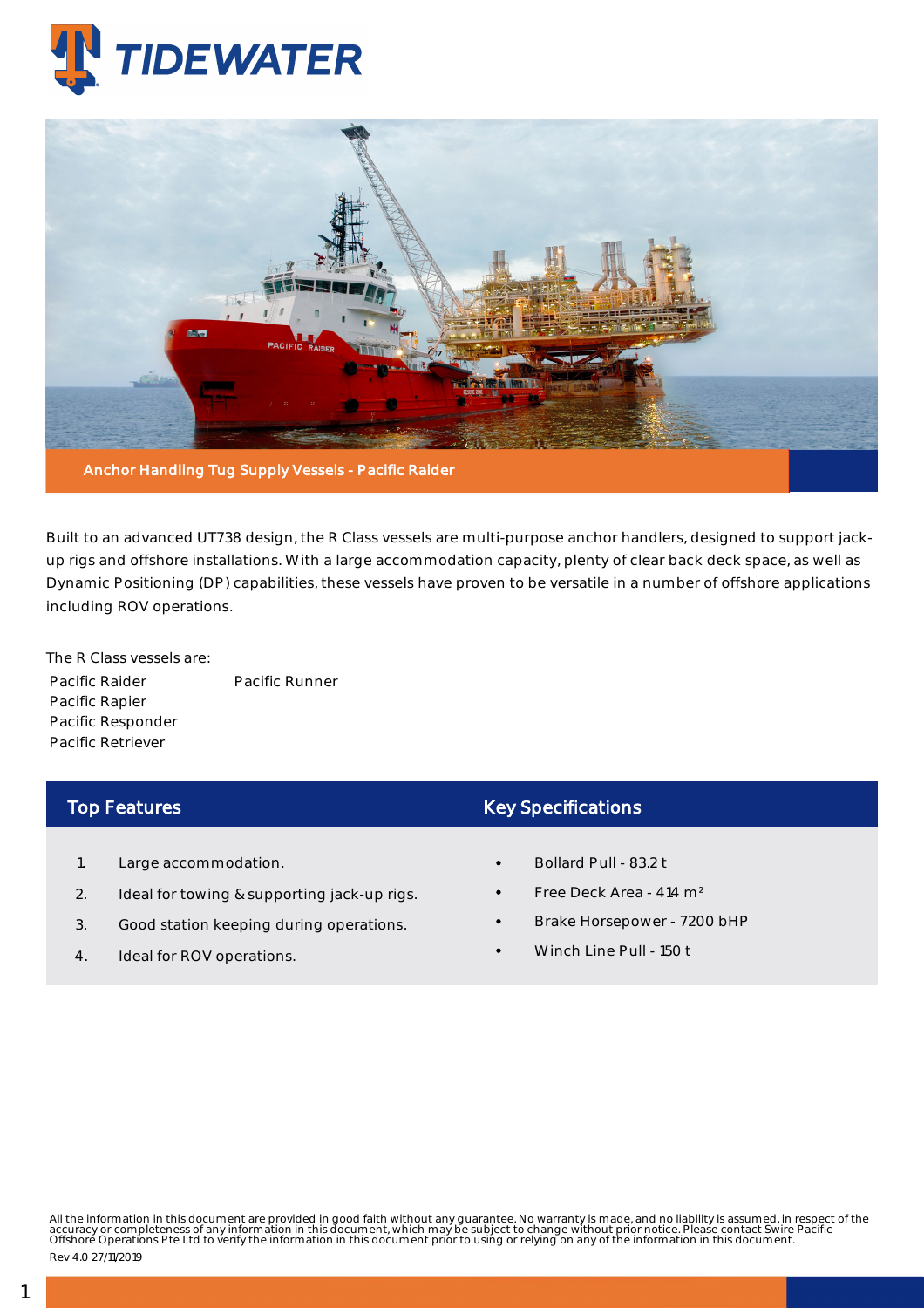



| General Information            |                                                                                                                    |  |  |  |  |
|--------------------------------|--------------------------------------------------------------------------------------------------------------------|--|--|--|--|
| Vessel Name                    | Pacific Raider                                                                                                     |  |  |  |  |
| Built                          | INP, Ulsan, South Korea,<br>September 2002                                                                         |  |  |  |  |
| Flag                           | Singapore                                                                                                          |  |  |  |  |
| Call Sign                      | <b>S6GS9</b>                                                                                                       |  |  |  |  |
| IMO No.                        | 9246425                                                                                                            |  |  |  |  |
| Classification                 |                                                                                                                    |  |  |  |  |
| <b>Class Notation</b>          | DNV-GL +1A1 Tug<br>DYNPOS(AUTR) EO SF                                                                              |  |  |  |  |
| <b>Dimensions</b>              |                                                                                                                    |  |  |  |  |
| Length (LOA)                   | 64.3 m                                                                                                             |  |  |  |  |
| Beam                           | 15.0 m                                                                                                             |  |  |  |  |
| Summer Draft                   | 5.70 m                                                                                                             |  |  |  |  |
| Deadweight @ SummerDraft       | 2117 t                                                                                                             |  |  |  |  |
| GT                             | 1864                                                                                                               |  |  |  |  |
| <b>Deck Capacities</b>         |                                                                                                                    |  |  |  |  |
| Deck Load Capacity             | 930 t                                                                                                              |  |  |  |  |
| Deck Strength                  | 5 t/m <sup>2</sup> - Main Deck                                                                                     |  |  |  |  |
| Free Deck Area                 | 414 m <sup>2</sup>                                                                                                 |  |  |  |  |
| Length x Width                 | 34.5 x 12 m                                                                                                        |  |  |  |  |
| <b>Tank Capacities</b>         |                                                                                                                    |  |  |  |  |
| <b>NLS</b>                     | See brine/mud                                                                                                      |  |  |  |  |
| Brine / Mud                    | 140 m <sup>3</sup> Brine (Multi usage<br>tanks)<br>562 m <sup>3</sup> Mud (Multi usage<br>tanks, dedicated 422 m3) |  |  |  |  |
| Drill / Ballast Water          | $565 \text{ m}^3$                                                                                                  |  |  |  |  |
| Dry Bulk                       | $187 \text{ m}^3$ (In 4 dedicated tanks)                                                                           |  |  |  |  |
| <b>Fresh Water</b>             | $579 \text{ m}^3$                                                                                                  |  |  |  |  |
| <b>Fuel Dedicated</b>          | 496 m <sup>3</sup> (Dedicated)                                                                                     |  |  |  |  |
| <b>Fuel Total</b>              | $918 \text{ m}^3$                                                                                                  |  |  |  |  |
| <b>Tank Capacities Details</b> | Refer to Tank Capacities Table                                                                                     |  |  |  |  |

| See brine/mud<br>Drilling Brine<br><b>Ballast Water</b><br>$565 \text{ m}^3$<br>$565 \text{ m}^3$<br><b>Drill Water</b><br><b>Propulsion / Bollard Pull</b><br>Main Engines<br>2 x Bergen diesel engines<br>each 2685 kW = 5370 kW<br>(7200 bHP)<br>2 x CPP propellers in KORT<br>nozzles, with Hi-lift flap<br>rudders<br><b>Thrusters</b><br>2 x RRM bow thruster each<br>590 kW / 791 bHP<br>2 x RRM stern thruster each<br>590 kW / 791 bHP<br><b>Bollard Pull</b><br>83.2 t @ 100 % MRC<br><b>Deck Equipment</b><br>Anchor Handling Winch<br>1 x AH winch 150 t 1st layer @<br>0-5.7 m/min<br>Wire capacity 1400 m of 56<br>mm dia.<br><b>Towing Pins</b><br>2 x Karmoy 160 t SWL<br><b>Shark Jaws</b><br>1 x Karmoy 300 t MBL<br>Stern Roller<br>RRM 2.0 m x 4.0 m @ 250 t<br><b>SWL</b><br>2 x RRM 10 t @ 0-20 m/min,<br>Capstans<br>Light line 0-22 m/min<br>2 x RRM 6 t @ 0-17 m/min<br><b>Tugger Winches</b><br>Storage capacity 250 m of 18<br>mm dia. Wire<br>Light line 0-55 m/min<br><b>Provision Crane</b><br>Electric Hydraulic, Fixed<br>Boom<br>Capacity 2 t @ 10 m<br>1 x 76 mm mounted on work<br>Chain Gypsies<br>drum<br>Performance & Economy<br>Economical Speed<br>Approx. 10.7 m <sup>3</sup> /Day @ 10kts<br>DP<20%<br>Approx. 7.6 m <sup>3</sup> /Day<br>DP>35%<br>Approx. 11 m <sup>3</sup> /Day |  |  |  |  |  |  |  |  |
|-------------------------------------------------------------------------------------------------------------------------------------------------------------------------------------------------------------------------------------------------------------------------------------------------------------------------------------------------------------------------------------------------------------------------------------------------------------------------------------------------------------------------------------------------------------------------------------------------------------------------------------------------------------------------------------------------------------------------------------------------------------------------------------------------------------------------------------------------------------------------------------------------------------------------------------------------------------------------------------------------------------------------------------------------------------------------------------------------------------------------------------------------------------------------------------------------------------------------------------------------------------------------------------------------------------------------------|--|--|--|--|--|--|--|--|
|                                                                                                                                                                                                                                                                                                                                                                                                                                                                                                                                                                                                                                                                                                                                                                                                                                                                                                                                                                                                                                                                                                                                                                                                                                                                                                                               |  |  |  |  |  |  |  |  |
|                                                                                                                                                                                                                                                                                                                                                                                                                                                                                                                                                                                                                                                                                                                                                                                                                                                                                                                                                                                                                                                                                                                                                                                                                                                                                                                               |  |  |  |  |  |  |  |  |
|                                                                                                                                                                                                                                                                                                                                                                                                                                                                                                                                                                                                                                                                                                                                                                                                                                                                                                                                                                                                                                                                                                                                                                                                                                                                                                                               |  |  |  |  |  |  |  |  |
|                                                                                                                                                                                                                                                                                                                                                                                                                                                                                                                                                                                                                                                                                                                                                                                                                                                                                                                                                                                                                                                                                                                                                                                                                                                                                                                               |  |  |  |  |  |  |  |  |
|                                                                                                                                                                                                                                                                                                                                                                                                                                                                                                                                                                                                                                                                                                                                                                                                                                                                                                                                                                                                                                                                                                                                                                                                                                                                                                                               |  |  |  |  |  |  |  |  |
|                                                                                                                                                                                                                                                                                                                                                                                                                                                                                                                                                                                                                                                                                                                                                                                                                                                                                                                                                                                                                                                                                                                                                                                                                                                                                                                               |  |  |  |  |  |  |  |  |
|                                                                                                                                                                                                                                                                                                                                                                                                                                                                                                                                                                                                                                                                                                                                                                                                                                                                                                                                                                                                                                                                                                                                                                                                                                                                                                                               |  |  |  |  |  |  |  |  |
|                                                                                                                                                                                                                                                                                                                                                                                                                                                                                                                                                                                                                                                                                                                                                                                                                                                                                                                                                                                                                                                                                                                                                                                                                                                                                                                               |  |  |  |  |  |  |  |  |
|                                                                                                                                                                                                                                                                                                                                                                                                                                                                                                                                                                                                                                                                                                                                                                                                                                                                                                                                                                                                                                                                                                                                                                                                                                                                                                                               |  |  |  |  |  |  |  |  |
|                                                                                                                                                                                                                                                                                                                                                                                                                                                                                                                                                                                                                                                                                                                                                                                                                                                                                                                                                                                                                                                                                                                                                                                                                                                                                                                               |  |  |  |  |  |  |  |  |
|                                                                                                                                                                                                                                                                                                                                                                                                                                                                                                                                                                                                                                                                                                                                                                                                                                                                                                                                                                                                                                                                                                                                                                                                                                                                                                                               |  |  |  |  |  |  |  |  |
|                                                                                                                                                                                                                                                                                                                                                                                                                                                                                                                                                                                                                                                                                                                                                                                                                                                                                                                                                                                                                                                                                                                                                                                                                                                                                                                               |  |  |  |  |  |  |  |  |
|                                                                                                                                                                                                                                                                                                                                                                                                                                                                                                                                                                                                                                                                                                                                                                                                                                                                                                                                                                                                                                                                                                                                                                                                                                                                                                                               |  |  |  |  |  |  |  |  |
|                                                                                                                                                                                                                                                                                                                                                                                                                                                                                                                                                                                                                                                                                                                                                                                                                                                                                                                                                                                                                                                                                                                                                                                                                                                                                                                               |  |  |  |  |  |  |  |  |
|                                                                                                                                                                                                                                                                                                                                                                                                                                                                                                                                                                                                                                                                                                                                                                                                                                                                                                                                                                                                                                                                                                                                                                                                                                                                                                                               |  |  |  |  |  |  |  |  |
|                                                                                                                                                                                                                                                                                                                                                                                                                                                                                                                                                                                                                                                                                                                                                                                                                                                                                                                                                                                                                                                                                                                                                                                                                                                                                                                               |  |  |  |  |  |  |  |  |
|                                                                                                                                                                                                                                                                                                                                                                                                                                                                                                                                                                                                                                                                                                                                                                                                                                                                                                                                                                                                                                                                                                                                                                                                                                                                                                                               |  |  |  |  |  |  |  |  |
|                                                                                                                                                                                                                                                                                                                                                                                                                                                                                                                                                                                                                                                                                                                                                                                                                                                                                                                                                                                                                                                                                                                                                                                                                                                                                                                               |  |  |  |  |  |  |  |  |
|                                                                                                                                                                                                                                                                                                                                                                                                                                                                                                                                                                                                                                                                                                                                                                                                                                                                                                                                                                                                                                                                                                                                                                                                                                                                                                                               |  |  |  |  |  |  |  |  |
|                                                                                                                                                                                                                                                                                                                                                                                                                                                                                                                                                                                                                                                                                                                                                                                                                                                                                                                                                                                                                                                                                                                                                                                                                                                                                                                               |  |  |  |  |  |  |  |  |

All the information in this document are provided in good faith without any guarantee. No warranty is made, and no liability is assumed, in respect of the<br>accuracy or completeness of any information in this document, which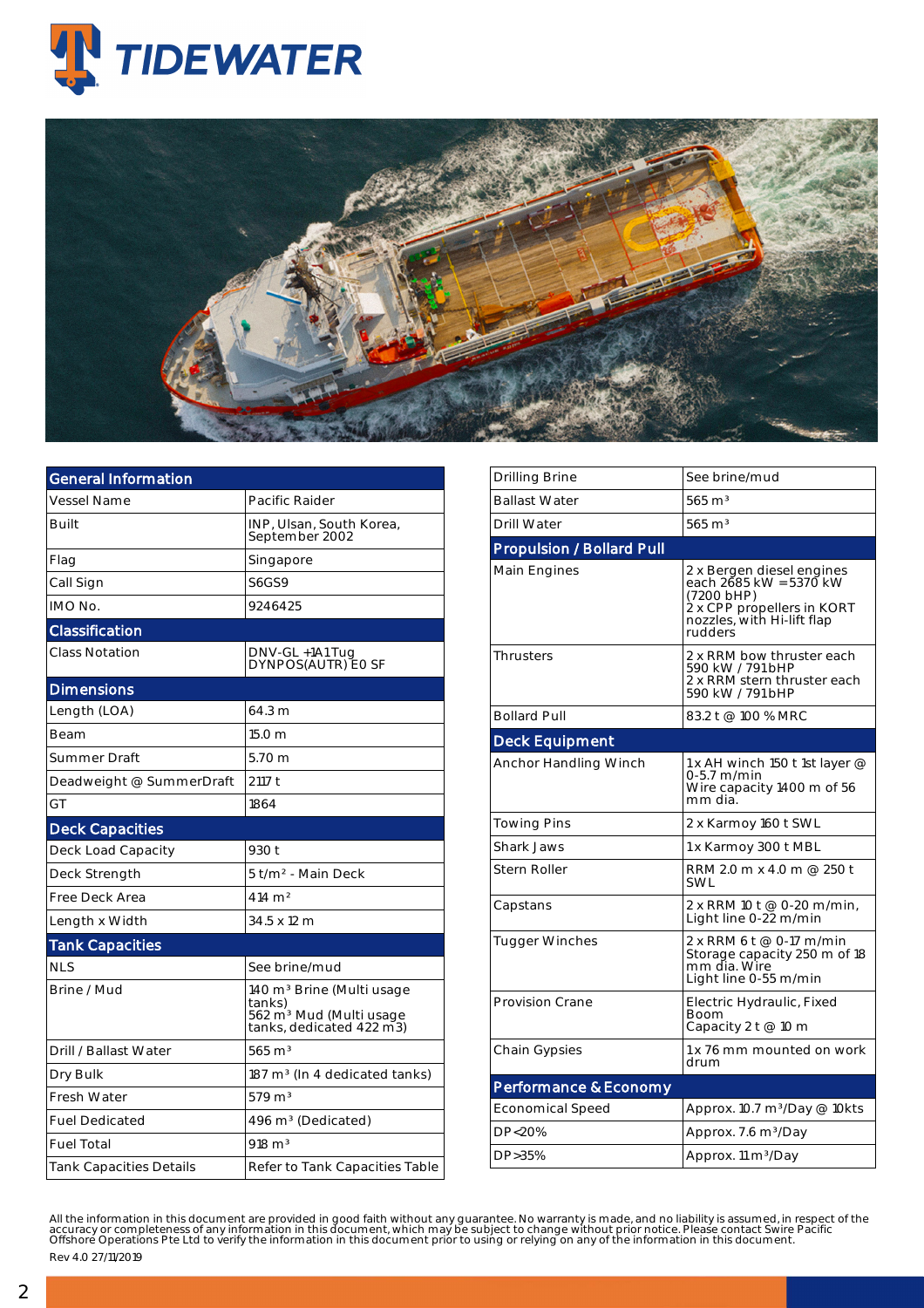

| Standby in Field                                                                                    | Approx. 4 m <sup>3</sup> /Day (one engine<br>running)                                                                    |  |  |  |  |  |  |
|-----------------------------------------------------------------------------------------------------|--------------------------------------------------------------------------------------------------------------------------|--|--|--|--|--|--|
| Standby in Port                                                                                     | Approx. 1.2 m <sup>3</sup> /day                                                                                          |  |  |  |  |  |  |
| <b>Note</b>                                                                                         | Performance & Economy<br>figures are given at mean<br>vessel draft of 5.0 m (1525 t<br>deadweight) & Beaufort Scale<br>2 |  |  |  |  |  |  |
| <b>Dynamic Positioning System</b>                                                                   |                                                                                                                          |  |  |  |  |  |  |
| Type                                                                                                | Alstom Dual Redundant ADP<br>21 DP System                                                                                |  |  |  |  |  |  |
| Reference Systems                                                                                   | 2 x Veripos DGPS<br>1 x Cyscan Guidance                                                                                  |  |  |  |  |  |  |
| <b>Motion Reference Units</b>                                                                       | 3 x Gyro Compasses<br>2 x Ultrasonic wind sensors<br>2 x VRUs                                                            |  |  |  |  |  |  |
| <b>Rescue Boat</b>                                                                                  |                                                                                                                          |  |  |  |  |  |  |
| 1.1 x Maritime Partner MP660 Springer 10 person, SOLAS<br>approved FRB with inboard diesel waterjet |                                                                                                                          |  |  |  |  |  |  |
| Accommodation                                                                                       |                                                                                                                          |  |  |  |  |  |  |
| Person Capacity                                                                                     | Total 29<br>9 x 1man cabin<br>10 x 2man cabins (Including<br>hospital)                                                   |  |  |  |  |  |  |

All the information in this document are provided in good faith without any guarantee. No warranty is made, and no liability is assumed, in respect of the<br>accuracy or completeness of any information in this document, which